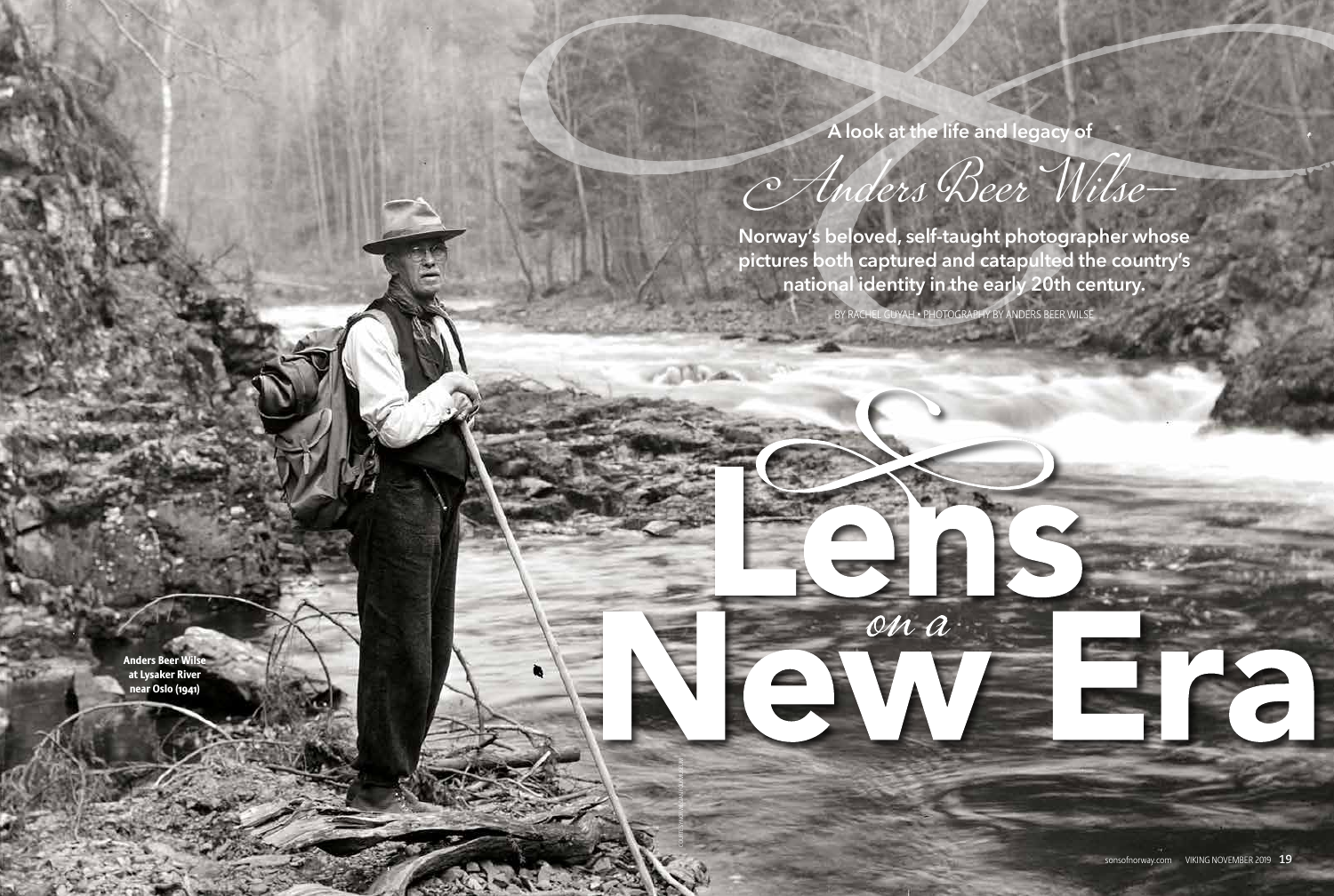Daily life

Lofoten Fishermen (1910) Three fishermen holding their huge catch of the day. The photo was taken in Ballstad, a village located on a small island in the Lofoten archipelago. This photo was commemorated on a stamp in 2015 as part of the 150th anniversary of Wilse's birth.

# Men Dancing on a Country Road (1906)

Are they celebrating? Or just hamming it up for the camera? Either way, this lively shot of men dancing on a rural road in Norway is dripping with personality. On the left, a man dances while holding skis and poles, and on the right, a mustached man in a bowler hat flashes a smile at the camera. Curious minds may wonder what song is playing on that antique music box behind him.

# Aulestad (1908)

In this photo, taken at the farmstead of Nobel Laureate Bjørnstjerne Bjørnson, two men take part in *hesjing*, Norway's traditional method of drying hay by stacking it on wood and wire racks. The beloved poet and playwright lived here for many years with his family. Today, the house still stands and is one of Norway's best-preserved historical artist homes. It operates as a museum with public guided tours.

hen many of us think of Norway, a few key images come to mind—rosy-cheeked kids riding a kicksled; crosscountry skiers slicing through fresh powder; and of course, endless panoramas of jaw-dropping cliffs plunging into deep fjords tinted emerald and turquoise.

These snapshots have become synonymous with Norway, and there's one man whose pictures played a pivotal role in shaping the country's modern image: Anders Beer Wilse. Fueled by a passion for photography, the outdoors and his homeland, he spent decades snapping photos all across Norway. Royalty, Sámi, farmers, fishermen, seascapes, snowscapes, city streets and more—Wilse captured the beating heart of a nation at a pivotal time in its history. Here's a look at Wilse's compelling life and work.

# EARLY LIFE

Wilse was born in 1865 in Flekkefjord, Norway, but spent most of his early years in Kragerø, a charming sailing port along the southeastern coast. His early aspirations were not in art, but engineering: He earned his technical degree early on, but had a hard time finding work. He ended up setting his sights on America in 1884. Wilse's work started in Minnesota as a railroad engineer, but he soon headed west to Seattle to work as a cartographer. After a few years, Wilse bought his first camera and started snapping photos in his free time. He initially partnered with another photographer, Daniel W. Kirk, but was relegated to running the Seattle office while Kirk traveled taking photographs. Being shackled to the darkroom did not sit well with Wilse, and after six months he bought the business from Kirk.

## SNAPSHOTS OF SEATTLE

Wilse spent years in Seattle as a commercial photographer, documenting businesses, buildings and important public construction projects. His photos were often used for promotional purposes, to portray the region as a beautiful place brimming with prosperity and promise.

His time in Seattle also coincided with the Klondike Gold Rush of 1897–1899—a time